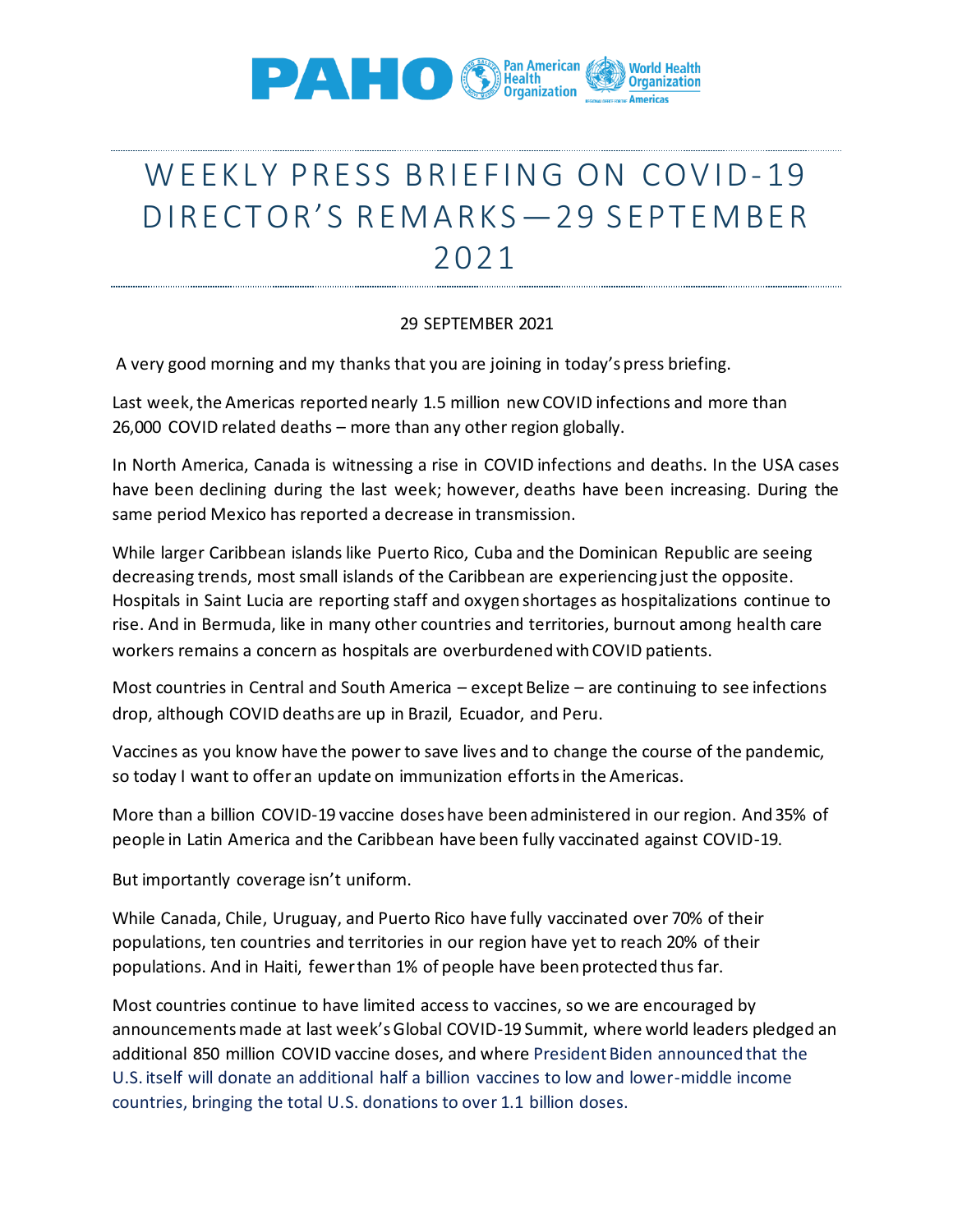At that summit, I told participants that overcoming this pandemic rests on having the tools to prevent, detect and treat COVID-19, and that we must expand global vaccine production by leveraging the expertise and capacity of regions like our own.

Meanwhile, vaccine donations remain the fastest way to support countries in our region.

PAHO has helped COVAX deliver 50 million doses to our region—including nearly 14 million donated doses—and we have the capacity to quickly scale this support, so we urge countries not to delay their donations as lives hang in the balance *today*.

Indeed, PAHO is doing everything that it can to accelerate vaccinations in our region.

Over the next few months, PAHO will work closely with COVAX to deliver tens of millions of doses to our region – many of which are allocated for countries with low vaccine coverage – like Jamaica, Guatemala, and Nicaragua.

Our technical and procurement teams have been working closely with these countries to help them prepare health workers and health systems so they can absorb and administer these vaccines quickly.

For example, we are on the ground in Haiti helping the country make the most of the vaccines it has on hand and working with the Haitian governments and international partner NGOs to plan for additional allocations of vaccine supply in the coming months. Special attention is also focused on uptake of vaccines in the areas affected by the earthquake.

Looking ahead, we must use all possible strategies to access more doses.

Our Revolving Fund is in advanced discussions with vaccine manufacturers to purchase additional COVID vaccines on behalf of our Member States, to complement bilateral deals, donations, and doses that they are receiving via the COVAX mechanism.

We are very happy to share that we have reached an agreement with Sinovac and have begun accepting orders that will be ready for delivery this year, and we are expecting to sign new agreements in the coming days to buy vaccines that have Emergency Use Listing approval from other suppliers for 2021 and 2022.

But administering vaccines requires more than just doses.

Today we need more syringes as vaccination campaigns ramp up. PAHO has already secured over 150 million syringes for our Member States, and the Revolving Fund is working to finalize shipments for the rest of 2021 and to consolidate country demand requirements for syringes and safety boxes for 2022.

As we address these immediate gaps, PAHO is also working to expand our region's manufacturing capacity to build a more sustainable and dependable supply of vaccines and medical technologies.